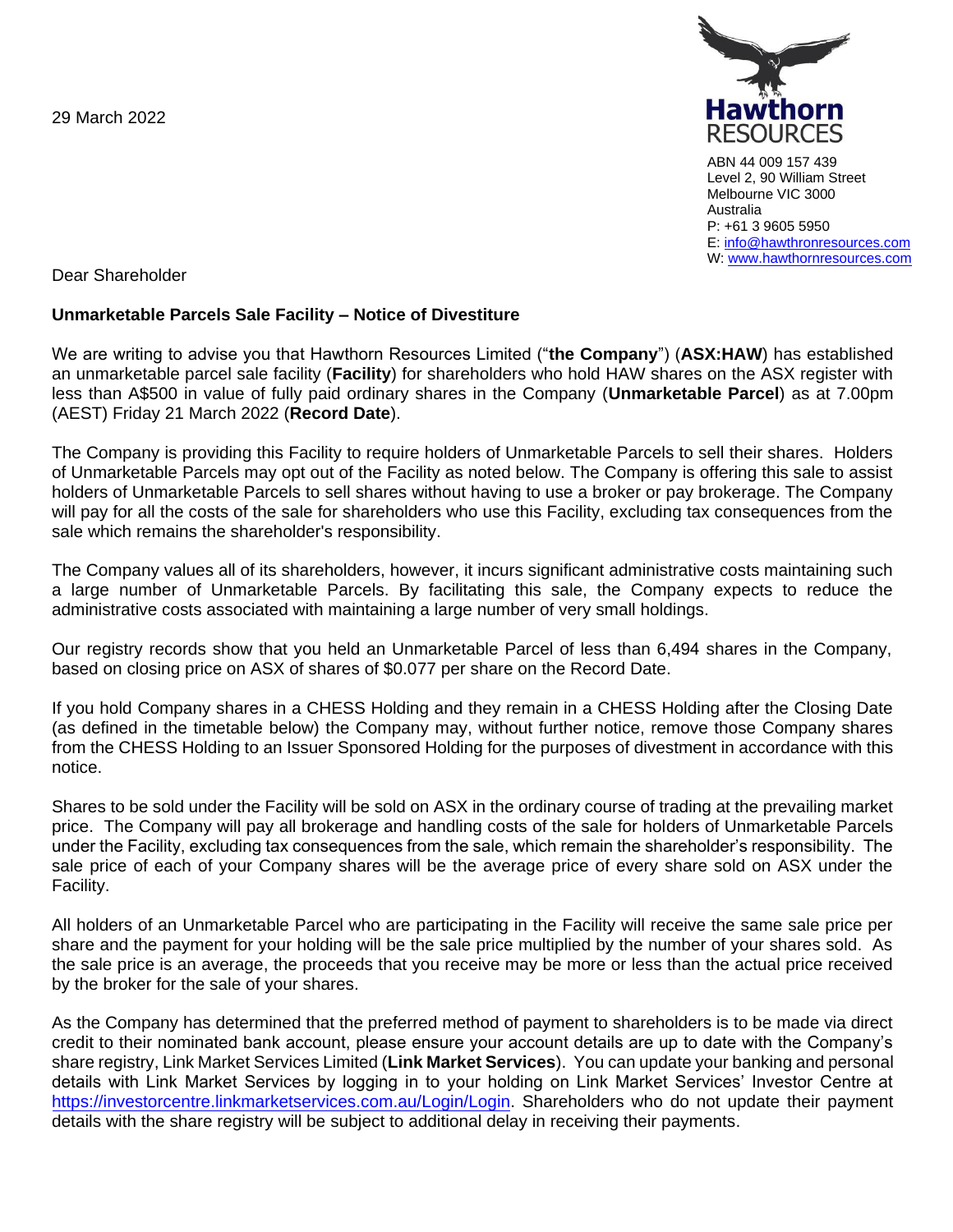## **Key Dates**

A summary of key dates in relation to the Facility are as follows:

| Unmarketable Parcels Record Date                      | 7.00pm (AEST) Monday, 21 March 2022              |
|-------------------------------------------------------|--------------------------------------------------|
| Despatch of Letter to holders of Unmarketable Parcels | Tuesday, 29 March 2022                           |
| Closing Date for Receipts of Share Retention Form     | 5.00pm (AEST) Monday, 16 May 2022                |
| Estimated Unmarketable Parcels payment date           | As soon as practicable after Monday, 16 May 2022 |

The Company may modify these dates or suspend or terminate the Facility. Any modification, suspension or termination will be notified to shareholders by way of a market announcement on ASX.

#### **What do you need to do if you wish to sell your Unmarketable Parcel?**

You **do not** need to take any action. Your shares will be sold through the Facility after the Closing Date and the proceeds of the sale paid to you in accordance with the timetable above.

#### **What do you need to do if you wish to retain your Unmarketable Parcel?**

If you wish to retain your shares you must complete the attached Share Retention Form and ensure it is received by Link Market Services before the Closing Date, being 5.00pm (AEST) on Monday, 16 May 2022.

Alternatively, you may acquire additional shares so that the value of your shareholding is \$500 (i.e. a Marketable Parcel) or more at the Closing Date. In this event, the Facility will not apply to any of your shares.

#### **Important Notes**

The Company is not licensed to provide financial product advice. The Company makes no recommendation as to whether you should participate in the Facility. You are encouraged to seek advice from your legal or financial adviser if you are unsure about what to do in response to this notice.

The market price of shares is subject to change from time to time. Up-to-date information on the price of Company shares is available on the ASX's website [www.asx.com.au](http://www.asx.com.au/) from time to time.

The attached Information Sheet provides further information about the Facility. If you have any further questions about the Facility, please contact the Hawthorn Resources Limited by email to [cosec@hawthornresources.com](mailto:cosec@hawthornresources.com) or phone Ella Harris on +61 (3) 9605 5902 between 9.00am and 5:00pm (AEST) Monday to Friday. or visit [www.linkmarketservices.com.au.](http://www.linkmarketservices.com.au/)

Yours sincerely

**Glenn Fowles Company Secretary**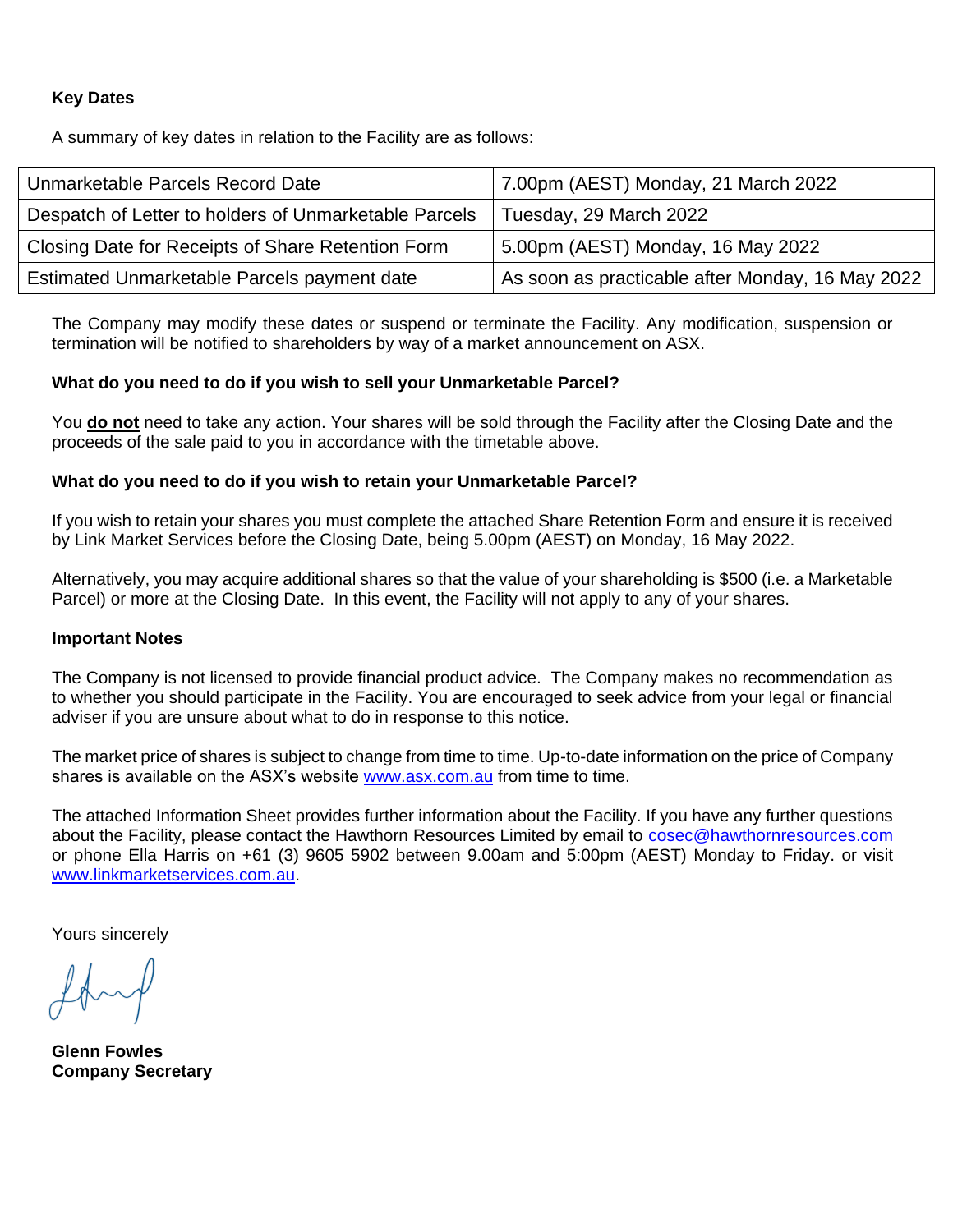# **INFORMATION SHEET - UNMARKETABLE PARCEL SALE FACILITY**

## **Why is the Company Implementing the Facility?**

The Company welcomes the support of all shareholders, however, the administrative costs in producing and distributing shareholder communications and maintaining small holdings on the register through registry fees can be disproportionately high when compared with the dollar value of small holdings. Additionally, the Facility will assist holders with a small number of shares who would find it difficult or expensive to dispose of those shares through the normal means.

#### **Does the Company have the authority to sell my shares?**

Under ASX Listing Rule 15.13 and clause 12 of the Company's constitution, the Company has the right to sell Unmarketable Parcels, unless shareholders give notice to the Company before the Closing Date that they wish to retain their shares or acquire additional shares such that their holding at the Closing Date comprises a marketable parcel.

## **When will my shares be sold under the Facility?**

The sale of shares under the Facility will be sold as soon as practicable after the Closing Date.

## **Can I purchase more shares, so my shares won't be sold?**

If you increase your holding so that the value of your shareholding is \$500 (ie, a Marketable Parcel) or more at the Closing Date, then the Company will not sell your shares under the Facility.

## **What if I hold multiple Unmarketable Parcels?**

If you hold multiple holdings that, in isolation, are deemed to be Unmarketable Parcels, but when aggregated would constitute a Marketable Parcel, you can contact Link Market Services to have those holdings merged into one holding so that this is reflected on the register before the Closing Date. If you do not do this, each of your holdings will be treated as Unmarketable Parcels.

#### **When and how will I receive sale proceeds**

The proceeds from the sale of your shares will be remitted to you as soon as practicable after the completion of the Facility. The expected payment date is as soon as practicable after Monday, 16 May 2022. The payment will be made into the bank account nominated by you to Link Market Services. If you do not update your bank account details with the share registry you will be subject to additional delay in receiving your payment.

#### **To update your bank details**

- 1. Go to investorcentre.linkmarketservices.com.au
- 2. Login to your holding or create a Portfolio
- 3. Click the Payments & Tax tab
- 4. Select Payment Instructions and provide your bank account details.
- 5. You cannot use a United States bank account for payments in respect of the Unmarketable Parcel facility.
- 6. Payments will be withheld until your bank details are provided.